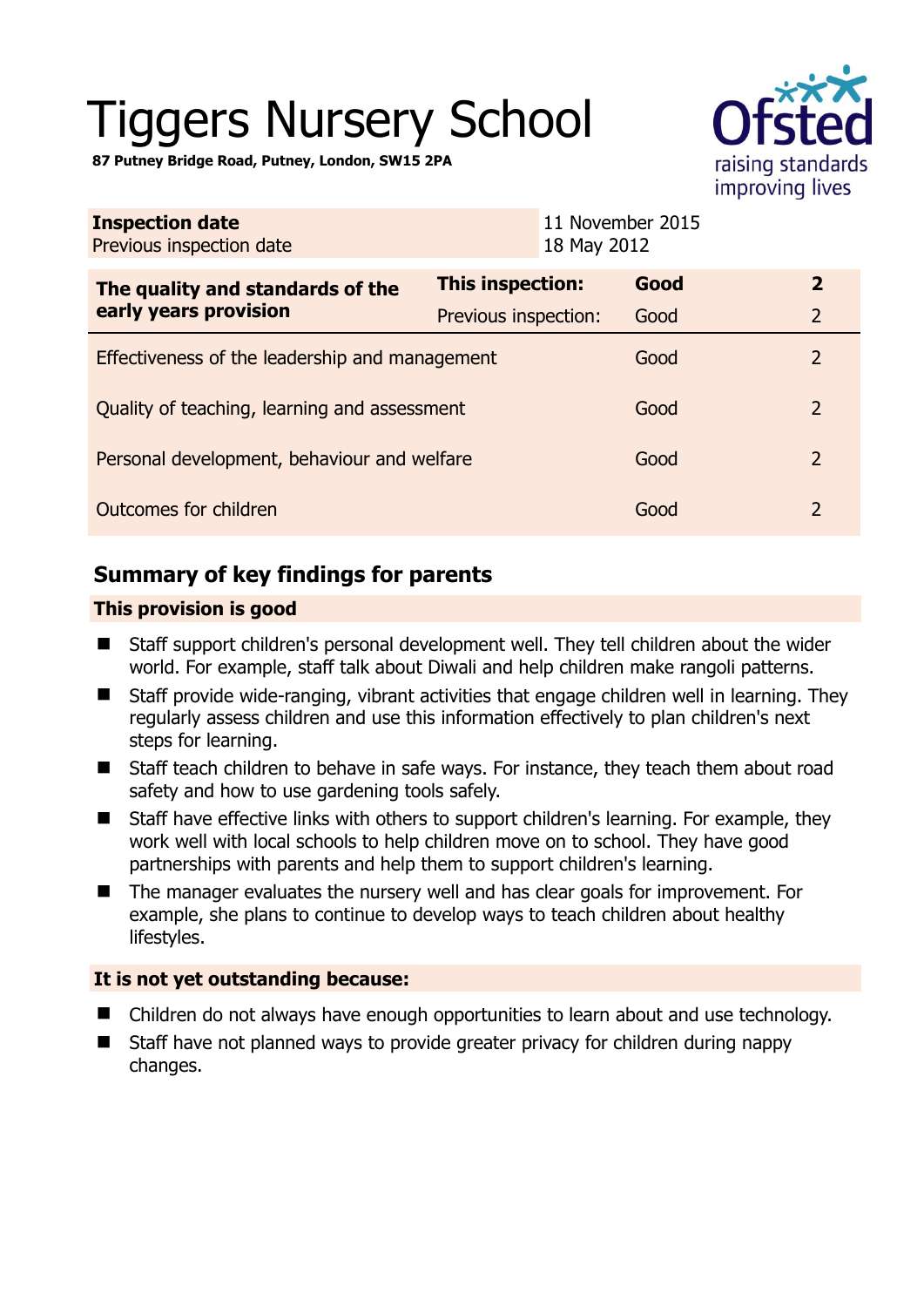# **What the setting needs to do to improve further**

#### **To further improve the quality of the early years provision the provider should:**

- develop ways to provide greater privacy for children during nappy changes to further support their well-being
- develop more opportunities to promote children's understanding of technology.

#### **Inspection activities**

- The inspector carried out a joint observation with the manager of a group activity.
- The inspector observed interaction between staff and children indoors and outdoors.
- The inspector tracked the progress of several children.
- The inspector sampled a range of documentation and held a discussion with the manager.
- The inspector spoke to parents, staff and children, and considered their views.

#### **Inspector**

Jennifer Beckles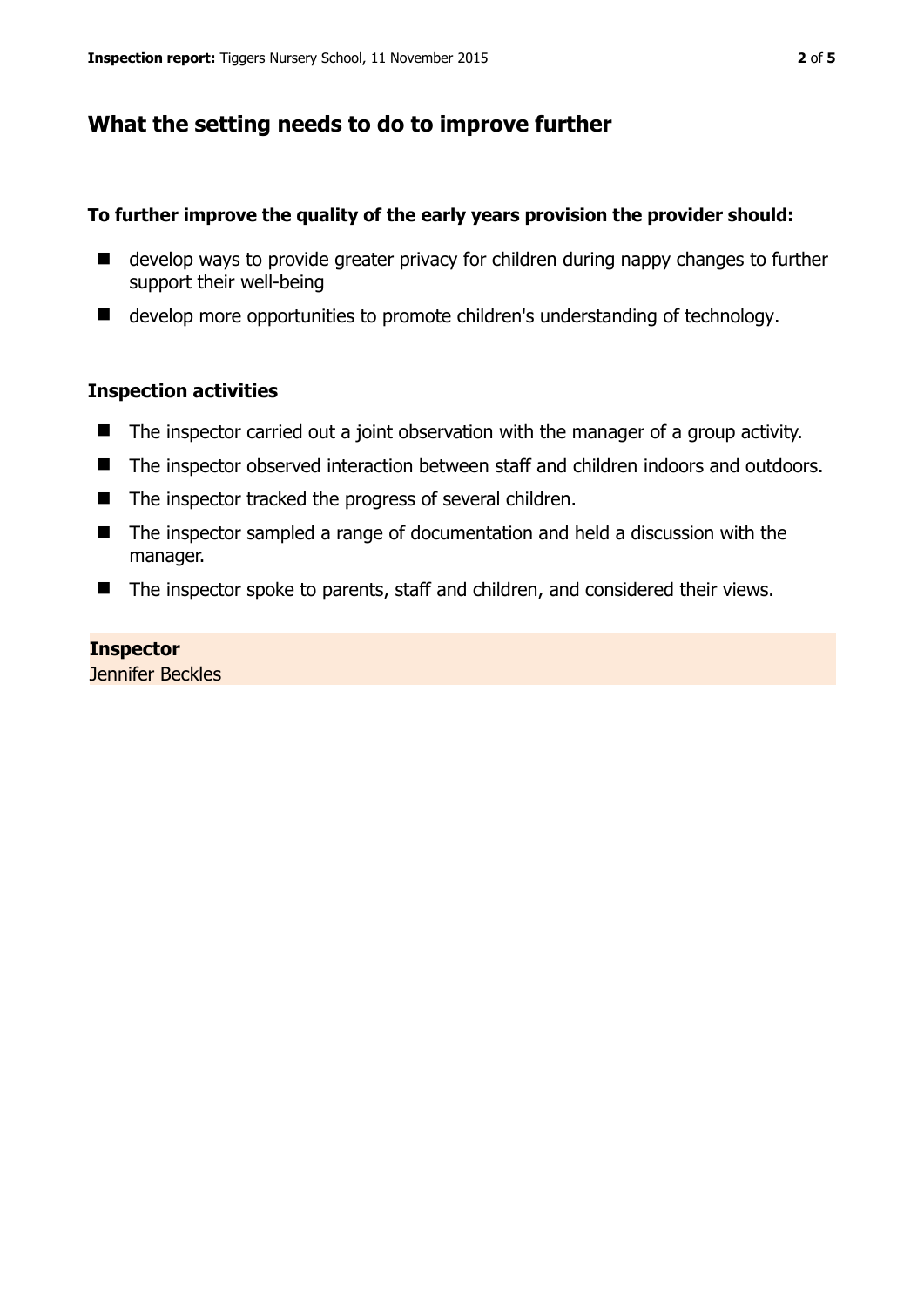# **Inspection findings**

## **Effectiveness of the leadership and management is good**

Safeguarding is effective. Staff are clear about procedures to follow should they be concerned about a child's welfare. The manager has a good knowledge of regulations and implements this well to protect children from harm. She helps to ensure the suitability of staff by carrying out a series of background checks. This helps to keep children safe. She monitors staff practice, including planning and assessments to identify areas for improvement. The manager supports staff effectively. She gives staff regular guidance to discuss their work and training needs. For instance, staff attended a course on working with parents, which led to a more effective partnership to support children's learning.

## **Quality of teaching, learning and assessment is good**

The quality of teaching is good. Staff promote children's creative skills well through a wide variety of exciting, creative activities. For example, children explore different textures and materials. Staff promote children's early literacy skills well and provide good opportunities for children to practise their language skills. Staff encourage children's understanding of the world around them. Staff teach early mathematics skills well. For instance, children enjoy practising their counting, sorting and grouping skills. Staff provide children with effective physical challenges in the nursery garden and at the nearby park. For instance, children learn to move in different ways as they run in and out of cones, and staff play catching games to support children's physical coordination skills.

#### **Personal development, behaviour and welfare are good**

Children have good independence skills. For example, staff teach children how to put their coats on by themselves and encourage children to help to tidy up the nursery. They manage children's behaviour effectively and use praise to encourage positive behaviour. Staff have strong relationships with children, which help to promote confidence and security. Staff know children well and use this knowledge to motivate children to learn. Staff promote children's well-being effectively. Staff teach children healthy routines, for instance, by providing fresh fruit snacks and by taking children outside daily for fresh air and physical challenges.

#### **Outcomes for children are good**

Children make good progress. Staff offer stimulating opportunities covering areas of learning well, overall. Children learn good skills for later use in school.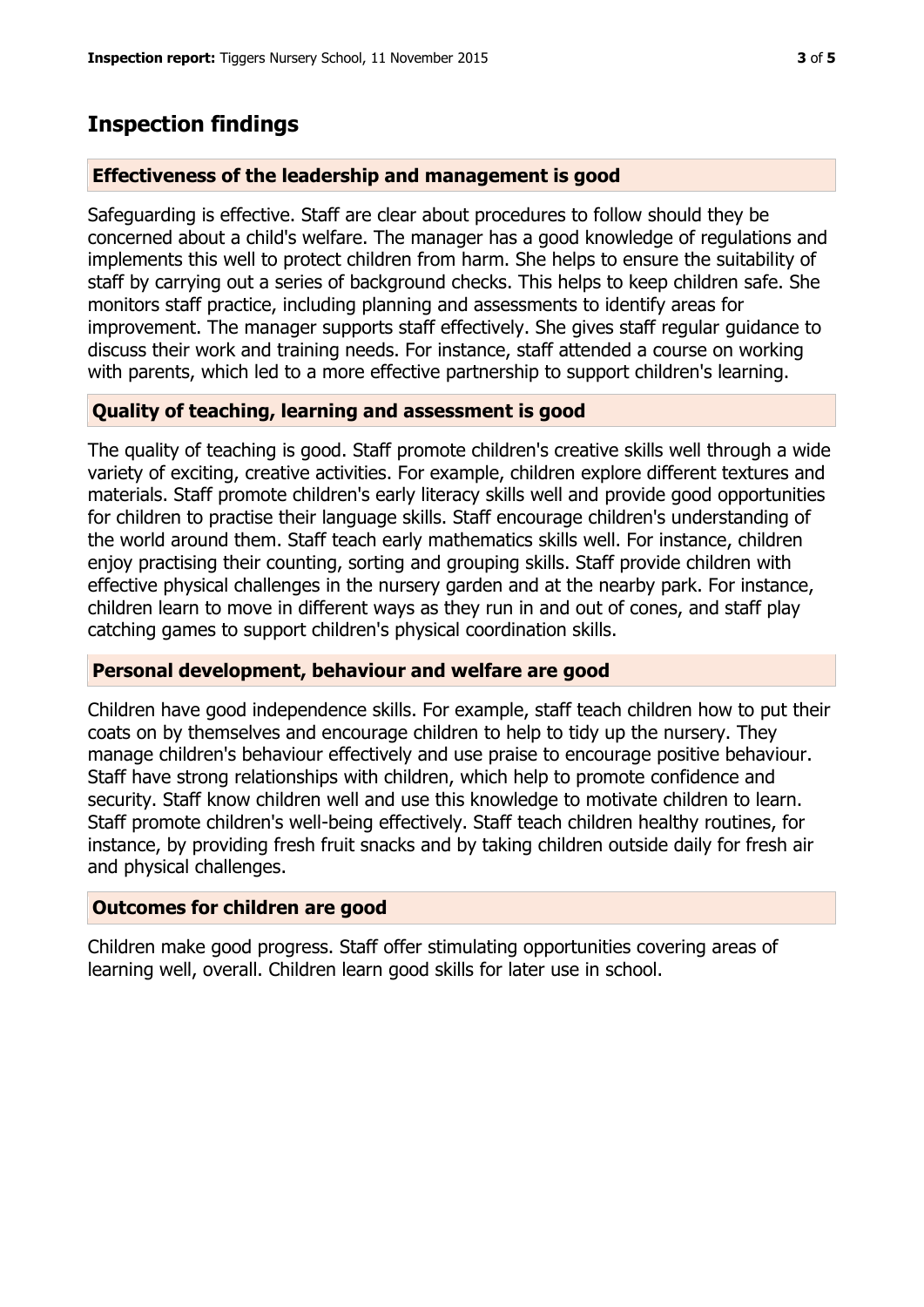# **Setting details**

| Unique reference number       | 123115                   |  |
|-------------------------------|--------------------------|--|
| <b>Local authority</b>        | Wandsworth               |  |
| <b>Inspection number</b>      | 840455                   |  |
| <b>Type of provision</b>      | Full-time provision      |  |
| Day care type                 | Childcare - Non-Domestic |  |
| <b>Age range of children</b>  | $2 - 5$                  |  |
| <b>Total number of places</b> | 40                       |  |
| Number of children on roll    | 62                       |  |
| <b>Name of provider</b>       | Natasha Green            |  |
| Date of previous inspection   | 18 May 2012              |  |
| <b>Telephone number</b>       | 020 8874 4668            |  |

Tiggers Nursery is privately owned and opened in 1996. It is located in Putney in the London Borough of Wandsworth. The nursery is open each weekday from 9am to 12pm and 12pm to 3pm, except on Fridays when it is open from 9am to 12pm, term time only. The nursery receives funding for the provision of free early education for children aged two, three and four years old. There are eight members of staff, including the manager who holds a degree in early years special educational needs.

This inspection was carried out by Ofsted under sections 49 and 50 of the Childcare Act 2006 on the quality and standards of provision that is registered on the Early Years Register. The registered person must ensure that this provision complies with the statutory framework for children's learning, development and care, known as the Early Years Foundation Stage.

Any complaints about the inspection or the report should be made following the procedures set out in the guidance 'Complaints procedure: raising concerns and making complaints about Ofsted', which is available from Ofsted's website: www.gov.uk/government/organisations/ofsted. If you would like Ofsted to send you a copy of the guidance, please telephone 0300 123 4234, or email enquiries@ofsted.gov.uk.